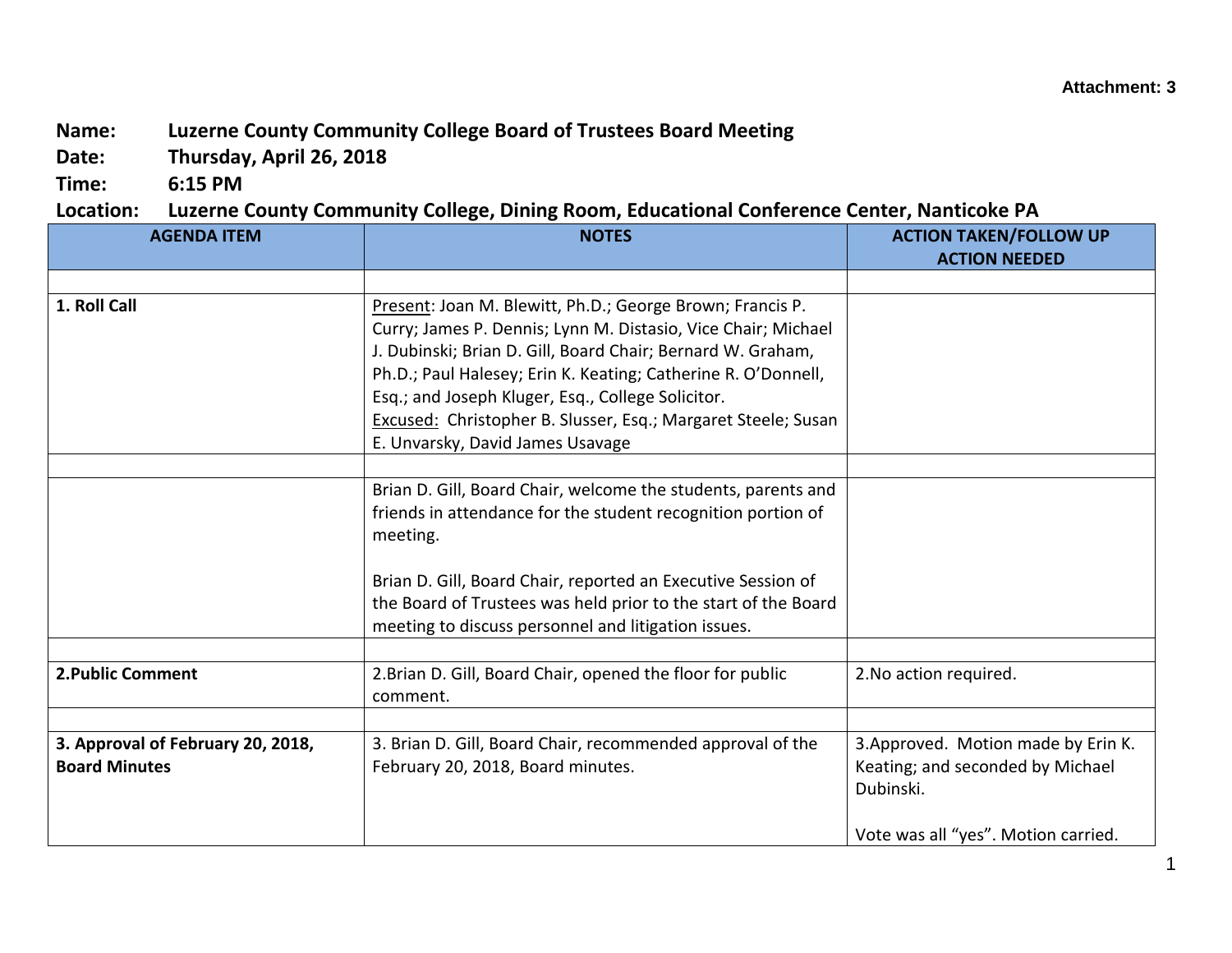| <b>AGENDA ITEM</b>                                                                       | <b>NOTES</b>                                                                                                                                                                                                                                                                                                                                                                                                                                                                                  | <b>ACTION TAKEN/FOLLOW UP</b>                                                       |
|------------------------------------------------------------------------------------------|-----------------------------------------------------------------------------------------------------------------------------------------------------------------------------------------------------------------------------------------------------------------------------------------------------------------------------------------------------------------------------------------------------------------------------------------------------------------------------------------------|-------------------------------------------------------------------------------------|
|                                                                                          |                                                                                                                                                                                                                                                                                                                                                                                                                                                                                               | <b>ACTION NEEDED</b>                                                                |
| 4. Approval of April 26, 2018 Board<br>Agenda                                            | 4. Brian D. Gill, Board Chair, recommended the Luzerne<br>County Community College Board of Trustees approve the<br>April 26, 2018 Board agenda.                                                                                                                                                                                                                                                                                                                                              | 4. Approved. Motion made by Francis<br>Curry; seconded by Joan M. Blewitt,<br>Ph.D. |
|                                                                                          |                                                                                                                                                                                                                                                                                                                                                                                                                                                                                               | Vote was all "yes". Motion carried.                                                 |
|                                                                                          |                                                                                                                                                                                                                                                                                                                                                                                                                                                                                               |                                                                                     |
| 5. Report of Officers and Agents<br>President's Report<br>$\circ$<br>Student Highlight's | President Leary noted in honor of Luzerne County<br>Community College's celebration of Community College<br>month, tonight we celebrate what community colleges are all<br>about - our students and their achievements.                                                                                                                                                                                                                                                                       | 5.N/A                                                                               |
|                                                                                          | At this time, President Leary welcomed everyone to join him<br>in recognizing our student leaders as we commend them for<br>their dedication and commitment to their education and the<br>outstanding leadership and sportsmanship skills they have<br>demonstrated through their various committees, athletics<br>and activities. The President thanked the family members<br>present and for entrusting their sons and daughters to their<br>education at Luzerne County Community College. |                                                                                     |
|                                                                                          | President Leary and Board Chair Gill presented the following<br>students with their certificate of recognition:                                                                                                                                                                                                                                                                                                                                                                               |                                                                                     |
|                                                                                          | All-Pennsylvania Academic Team Recipients: Angela Roman,<br>Samantha Amato<br>Phi Theta Kappa Honor Society: Patricia Ann Lewis Dixon -<br>President; Angela Roman - Vice President;                                                                                                                                                                                                                                                                                                          |                                                                                     |
|                                                                                          | PSI Beta Honor Society: Denee Nicholas - Treasurer<br>Student Government Association: Doug White - President;<br>Brian Guerrero - Vice President; Zoey Spak - Secretary;                                                                                                                                                                                                                                                                                                                      |                                                                                     |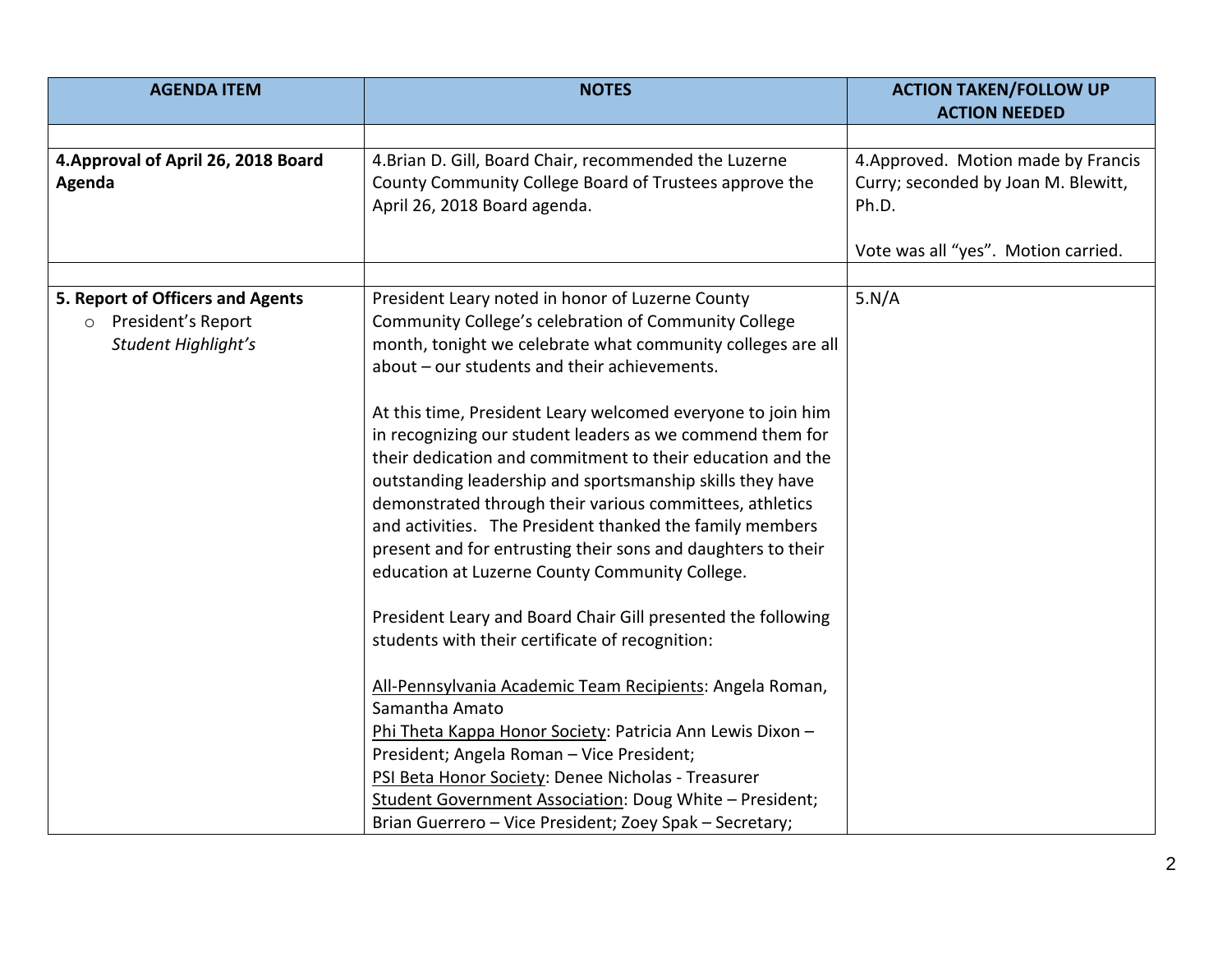| Dyheem Simmons-Treasurer; Brian Orbin-Sophomore              |  |
|--------------------------------------------------------------|--|
| Representative; Patricia Dixon - Part Time Representative;   |  |
| Ken Clark - Freshman Representative                          |  |
| LCCC Computer Club representatives: Jonathon Derhammer;      |  |
| Jacob Viti, and Amanda Moyer                                 |  |
| Student American Dental Association: Livia Montante -        |  |
| President; Daniella Ramirez and Megan Mrozek                 |  |
| representatives                                              |  |
| Student Nursing Forum: Rebecca Carroll - President;          |  |
| Stephanie Barber - Treasurer                                 |  |
| Respiratory Therapy Club-Great Expectorations Club:          |  |
| Monique Reyes - President; Shannon West - Vice President;    |  |
| Sarah Conrad - Secretary; Brianna Yorks - Treasurer          |  |
| LCCC Gaming Club: Chelsea Henry - President; David Franks    |  |
| Jr. - Vice President; Rune Sylva Sudduth - Treasurer; Mikala |  |
| Borino - Secretary; Julia Priest - SGA Representative of the |  |
| <b>Gaming Club</b>                                           |  |
| LCCC BASIC Club: Bethany Taylor - Vice President             |  |
| LCCC Human Services Club: Mitchell Stein - President;        |  |
| Shannon Kita - Treasurer; Tovey Ader - Secretary             |  |
| LCCC Music Club Representatives: Jake Moyer; Brian Orbin;    |  |
| Joseph Latzko                                                |  |
| LCCC History Club: Jessica Abraham - President; Kennedy      |  |
| Rinish - Vice President                                      |  |
| LCCC Literary Arts Society: Caitlin Bilingsley - President   |  |
| LCCC Pastry Arts Club: Christina Freeman - President; Alison |  |
| Hayes - Secretary; Tina Boyer - Treasurer; Alisa Karsko,     |  |
| Treasurer                                                    |  |
| LCCC Photography Club: Patricia Dixon - President            |  |
| LCCC Men's Baseball Team: Jossel Concepcion; Tyler Kolb;     |  |
| Andy Perez; Brandon Reno; Nicholas Zarola                    |  |
| LCCC Basketball Team: Jordan Black                           |  |
| LCCC Men's Cross Country Team: Tanner Kennedy; Deep          |  |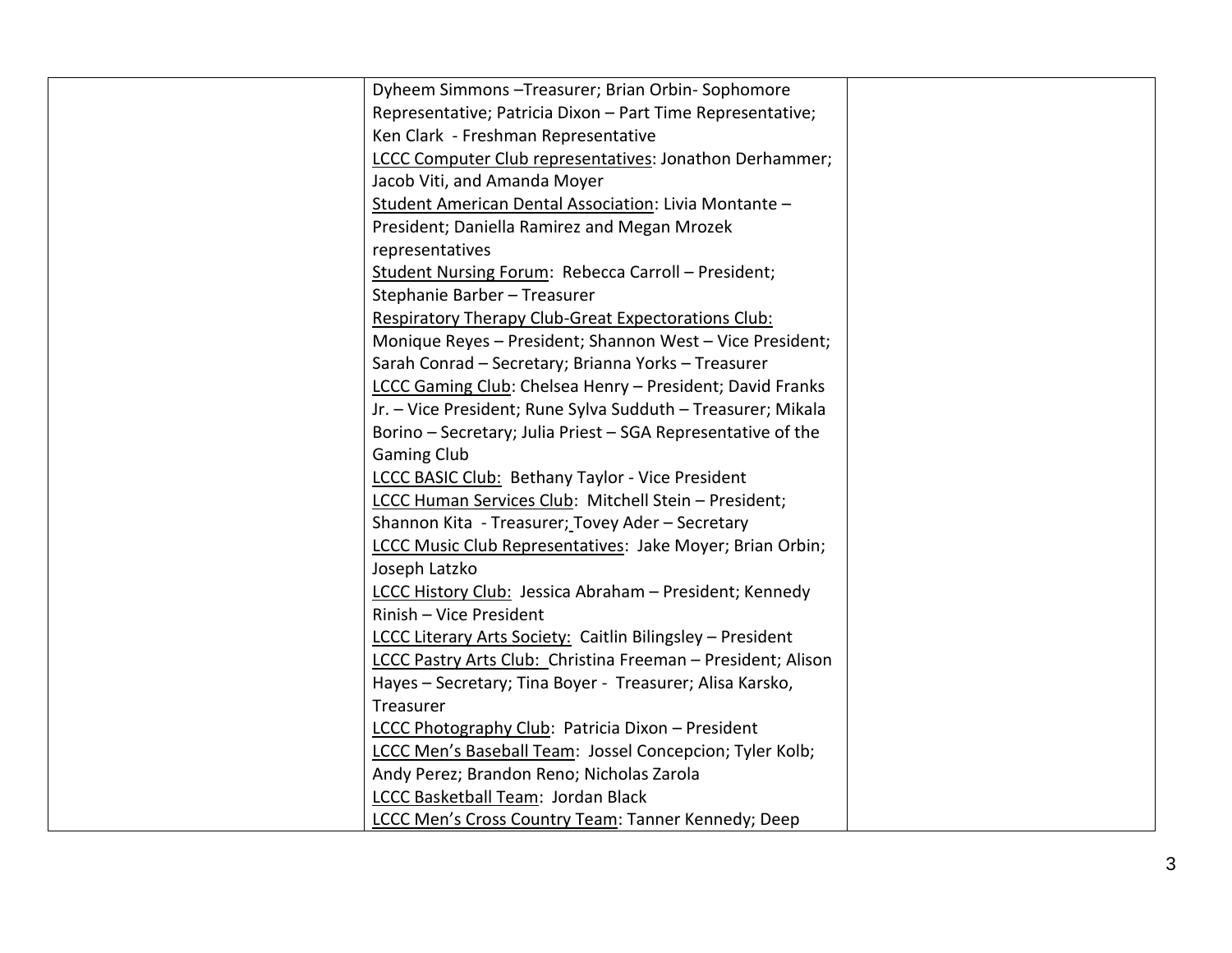|                                          | Patel                                                         |  |
|------------------------------------------|---------------------------------------------------------------|--|
|                                          | LCCC Women's Cross Country Team: Kayla Schlauch               |  |
|                                          | LCCC Women's Volleyball Team: Amanda Brooks; Jessica          |  |
|                                          | Sedorchuk; Kayla Sholes                                       |  |
|                                          | LCCC's Women's Basketball Team: Megan Manglaviti; Sarah       |  |
|                                          | Kotulski                                                      |  |
|                                          | LCCC Softball Team: Megan Manglaviti; Sarah Kotulski; Karlie  |  |
|                                          | Schmeer                                                       |  |
|                                          |                                                               |  |
| <b>Economic Impact Presentation</b><br>O | Graceann Platukus, Director of Institutional Research and     |  |
|                                          | Planning, presented the following study conducted, in         |  |
|                                          | conjunction with a project from the Pennsylvania              |  |
|                                          | Commission for Community Colleges, to assess the economic     |  |
|                                          | value of the community colleges in the state of Pennsylvania. |  |
|                                          |                                                               |  |
|                                          | Mrs. Platukus reported that there are two components of       |  |
|                                          | the Economic Value Analysis: Economic Impact Analysis,        |  |
|                                          | which measures how an institution affects the local economy   |  |
|                                          | (Luzerne County). The study tries to estimate what might      |  |
|                                          | happen if the College was not in existence. It tries to point |  |
|                                          | out the contribution to the local economy by the College.     |  |
|                                          | Investment Analysis, which is the comparison of costs and     |  |
|                                          | benefits to determine return on investment (ROI).             |  |
|                                          |                                                               |  |
|                                          | The study was conducted by EMSI (Economic Modeling            |  |
|                                          | Specialist Incorporated) utilizing a conservative             |  |
|                                          | methodology that follows best practices; the model is peer    |  |
|                                          | reviewed by economists and industry experts; and have         |  |
|                                          | experience with over 1,800 studies and 30 statewide           |  |
|                                          | systems. Key considerations of the study is that they use     |  |
|                                          | Gross Regional Product (GRP) which considers net income       |  |
|                                          | versus sales - meaning what is actually added to the region.  |  |
|                                          | EMSI has an input/output model which makes an attempt to      |  |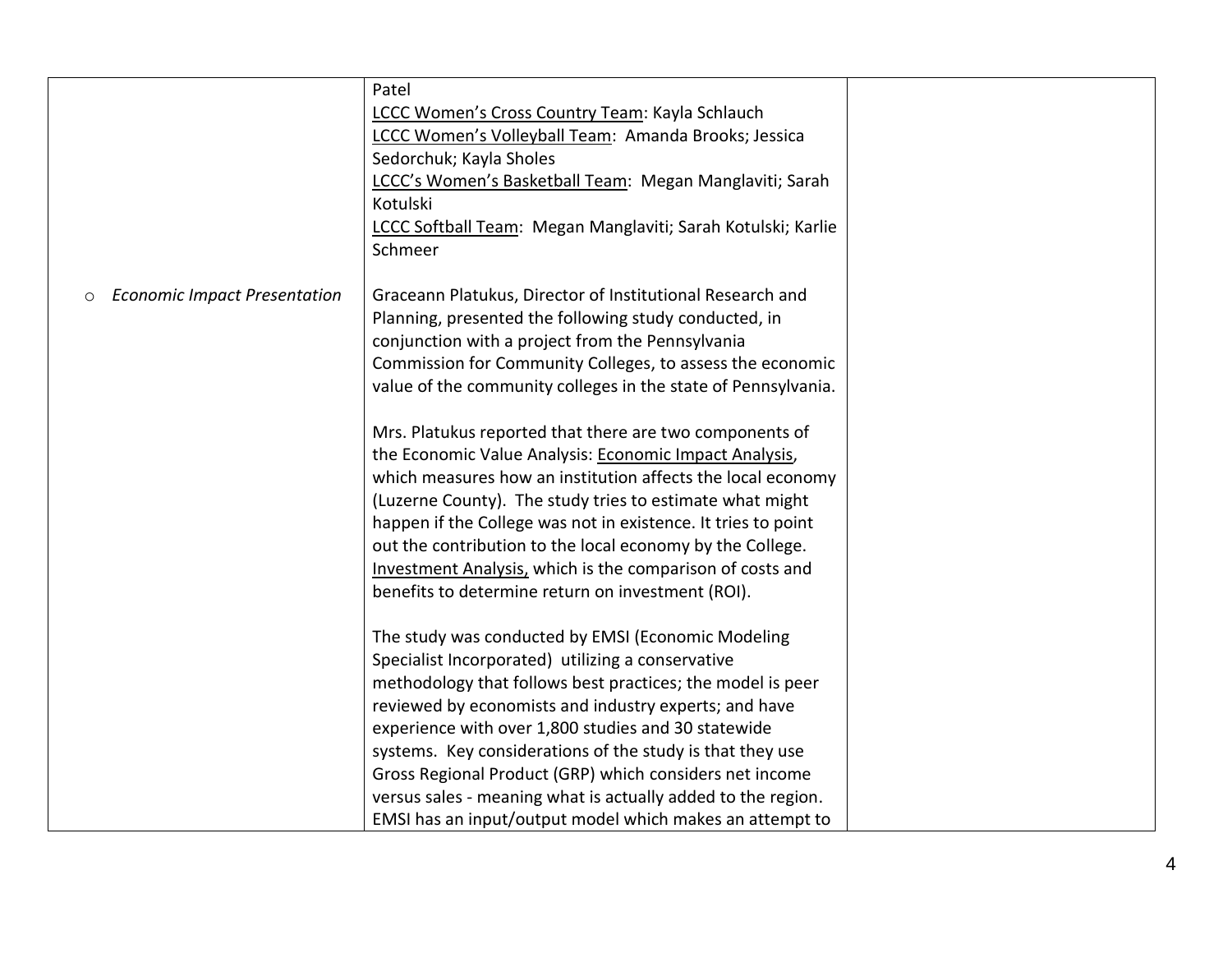| capture economic growth arising out of the college's                |  |
|---------------------------------------------------------------------|--|
| presence in the county. Sensitivity analysis model how              |  |
| changes in assumptions and data may vary results.                   |  |
| Data source: LCCC FY 201-17 academic and financial reports;         |  |
| Industry and employment data from U.S. Bureau of Labor              |  |
| Statistics and U.S. Census Bureau; EMSI's Multi-Regional            |  |
| Social Accounting Matrix Model that incorporates all of this        |  |
| data.                                                               |  |
|                                                                     |  |
| In 2016-2017 in Luzerne County the total Gross Regional             |  |
| Product (measure of all goods/services produced in a county         |  |
| after netting out cost of production) is similar in concept to      |  |
| GDP (Gross Domestic Product) at the national level. In              |  |
| Luzerne County (2016-17) the GRP was \$14.2 billion and             |  |
| there were 180,507,000 jobs in the county. Earning by               |  |
| educational attainment. When education levels are below             |  |
| the high school level the career mid-point income is approx.        |  |
| \$18,000, as you continue to acquire education the numbers          |  |
| goes up to a bachelor's level to almost \$47,000. LCCC              |  |
| students are certificate and/or associate degree. That is the       |  |
| basis of the study - future higher earnings potential. The          |  |
| LCCC data that went into the model reflect students served          |  |
| in $2016 - 17 - 8$ , 126 credit, 4, 396 non-credit students and 30% |  |
| from outside of the county. 730 total employees for a \$29.9        |  |
| million in payroll and benefits. Tuition revenue of \$25.5          |  |
| million.                                                            |  |
|                                                                     |  |
| The results of the analysis showed LCCC does in fact add            |  |
| value. Our students are earning \$3 for every \$1 invested in       |  |
| their education in the form of lifetime earnings. Taxpayers         |  |
| receive \$5.30 in value for every \$1 invested. LCCC generates      |  |
| more tax revenue than it takes. Society receives \$10.80 in         |  |
| benefit for every \$1 invested and that's in the form of            |  |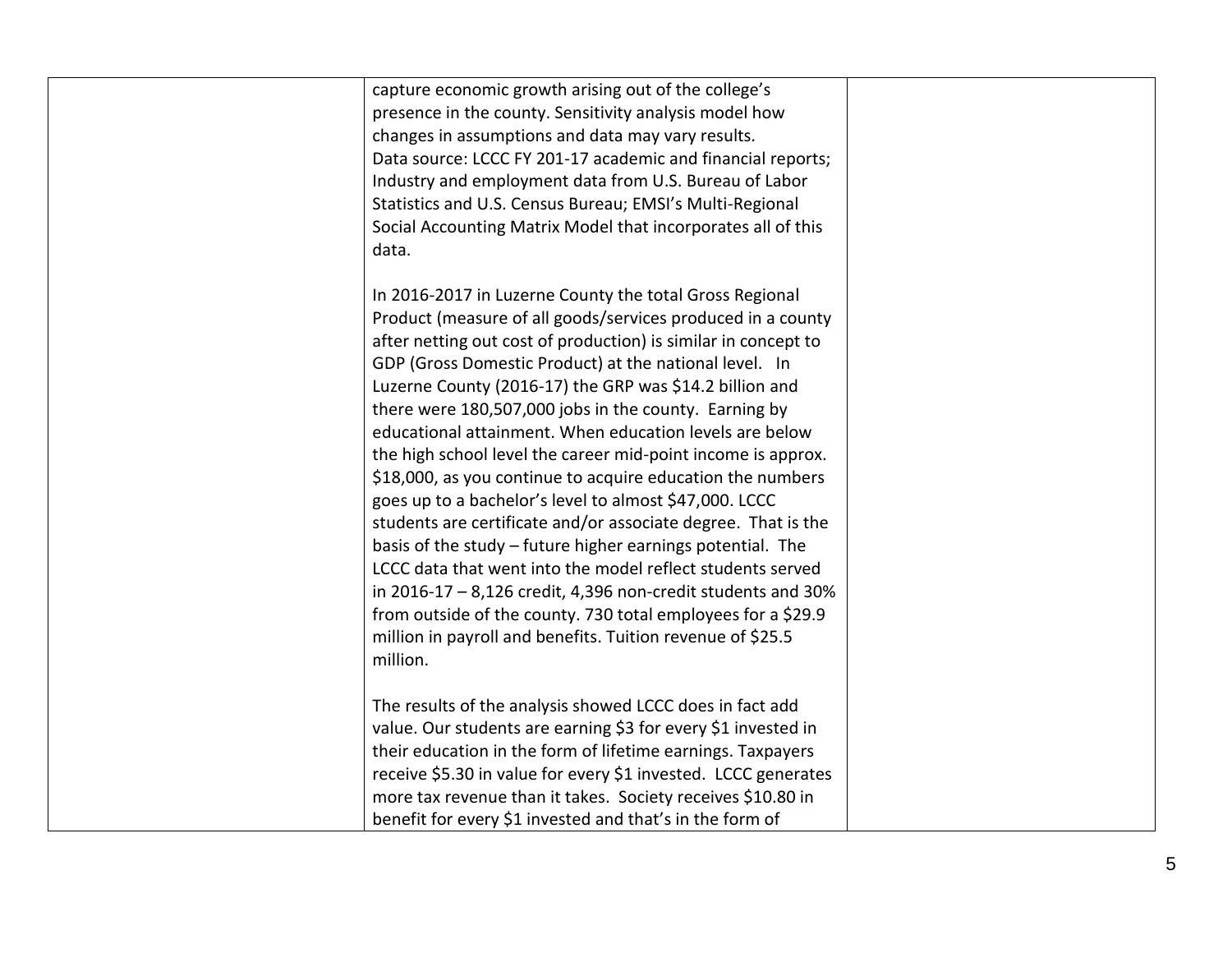| increased state economic base and lower social costs due to       |  |
|-------------------------------------------------------------------|--|
| improved student lifestyles. This means welfare costs are         |  |
| less as educational attainment goes up and healthier              |  |
| lifestyles are adopted, there are less costs that the             |  |
| government has to contribute to there are typically lower         |  |
| crime rates - all of those cost savings are a benefit to society. |  |
| The Economic Impact of LCCC in 2016-17 reflected an added         |  |
| income (GRP) to Luzerne County because of LCCC in the             |  |
| amount \$403.1 million. That is a function of operations          |  |
| spending, student spending impact, alumni impact. That            |  |
| corresponds 6,798 jobs in the county.                             |  |
|                                                                   |  |
| LCCC generated 2.8% of Luzerne County's GRP in 2016-17.           |  |
| LCCC contribution alone is comparable to real estate, rental      |  |
| and leasing industry's contribution to GRP. One out of every      |  |
| 27 jobs is supported by activities of LCCC and their students.    |  |
| Return on Investment - Students receive a benefit of higher       |  |
| future earnings over their working lives - \$223 million at a     |  |
| cost of \$74 million (reflects tuition, supplies, opportunity     |  |
| cost). Our students are realizing a benefit to cost ratio 3x      |  |
| which correspondence to 12% rate of return. Taxpayers             |  |
| receive a benefit of added tax revenue, increased business        |  |
| output and government savings of \$106 million at a cost of       |  |
| \$20 million $-$ a benefit ratio of 5.3x and a corresponding rate |  |
| of return is 12.5%. The taxpayer benefit to cost ratio is a       |  |
| function of funding. Level funding changes that number year       |  |
| after year. LCCC has been at level funding for several years. If  |  |
| level funding continues for an extended period of time, you       |  |
| will see the dynamic between the student and taxpayer             |  |
| return change so it is important to manage that relationship      |  |
| - level funding is not something that can be sustained            |  |
| indefinitely without shifting burden to the student and           |  |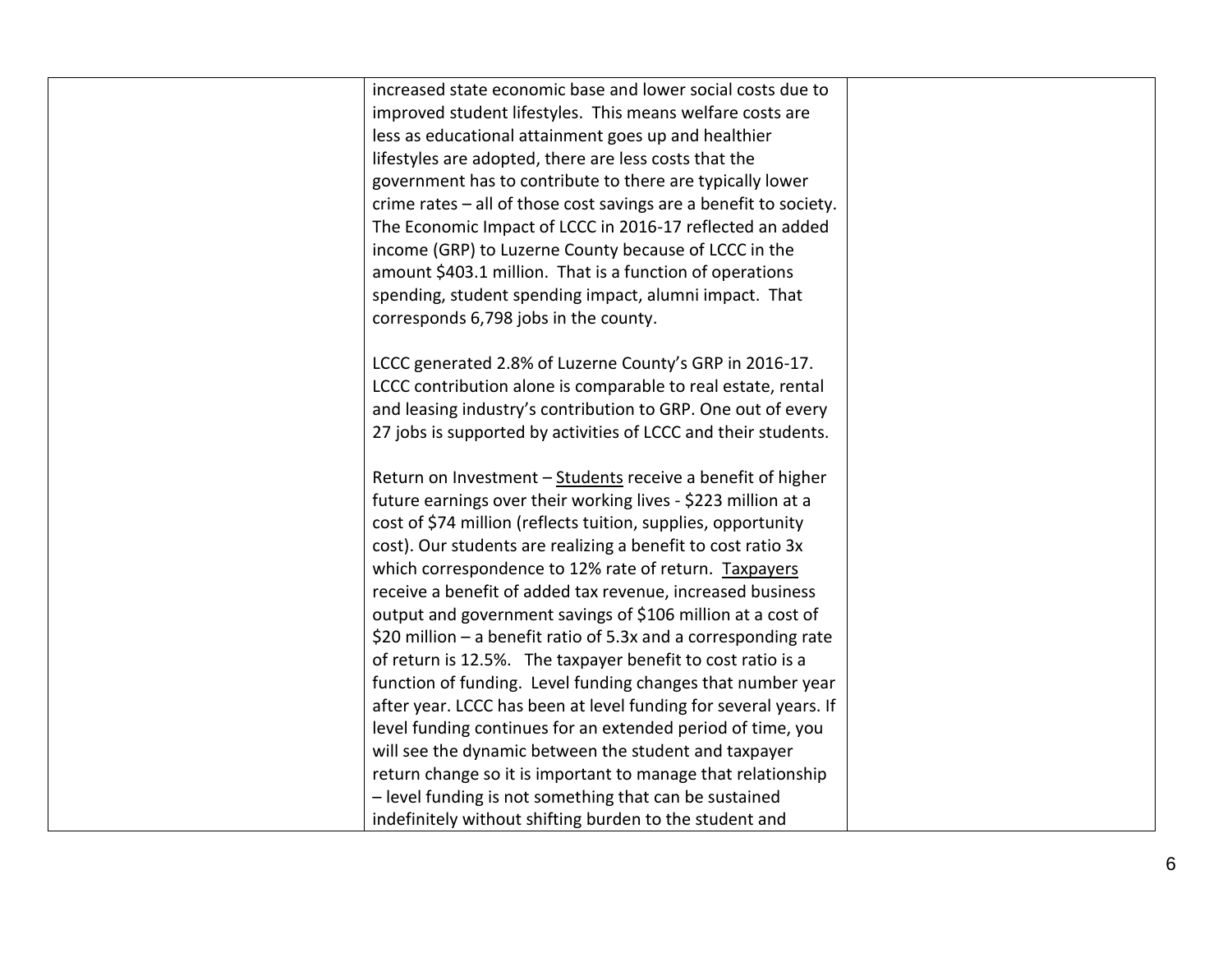|                                     | depressing their benefit to cost ratio. It is really important to<br>advocate for the need for funding. Society benefit is added<br>state revenue over the course of the student working lives of                                                                                                                                                                                                                                                                                                                                                                                                   |
|-------------------------------------|-----------------------------------------------------------------------------------------------------------------------------------------------------------------------------------------------------------------------------------------------------------------------------------------------------------------------------------------------------------------------------------------------------------------------------------------------------------------------------------------------------------------------------------------------------------------------------------------------------|
|                                     | \$1.3 billion at a cost of \$123 million at a benefit of 10 x                                                                                                                                                                                                                                                                                                                                                                                                                                                                                                                                       |
|                                     | benefit.                                                                                                                                                                                                                                                                                                                                                                                                                                                                                                                                                                                            |
|                                     | LCCC is creating value from multiple perspectives. Value for<br>students raising lifetime earnings and achieving their full<br>potential. There is value for state and local taxpayers in<br>increased tax receipts generating 5x more benefits than it<br>costs, reducing demand for government supported social<br>services. Value for businesses increasing the consumer<br>spending in the region as well as supplying a well-qualified<br>and trained workforce. Value for Society by creating a more<br>prosperous economy and generating savings through<br>improved lifestyles of students. |
|                                     | President Leary stated the presentation provided by Mrs.<br>Platukus clearly reflects the importance for the continued<br>public support from the state for community colleges. The<br>results of the independent economic study generates the<br>thinking that the value of higher education is crucial for the<br>economic and social development of this region and across<br>the state of Pennsylvania.                                                                                                                                                                                         |
| <b>Foundation Report</b><br>$\circ$ | Sandra Nicholas, Executive Director, Institutional<br>Advancement/Foundation, reported the Alumni Association<br>is conducting their annual phonathon this week. Special<br>thanks was extended to Francis Curry who has been a faithful<br>caller every year. Trustee Curry volunteered on Monday<br>receiving a wonderful response raising \$6,000 that evening.                                                                                                                                                                                                                                  |
|                                     | The annual Legislative Information Session and Breakfast was                                                                                                                                                                                                                                                                                                                                                                                                                                                                                                                                        |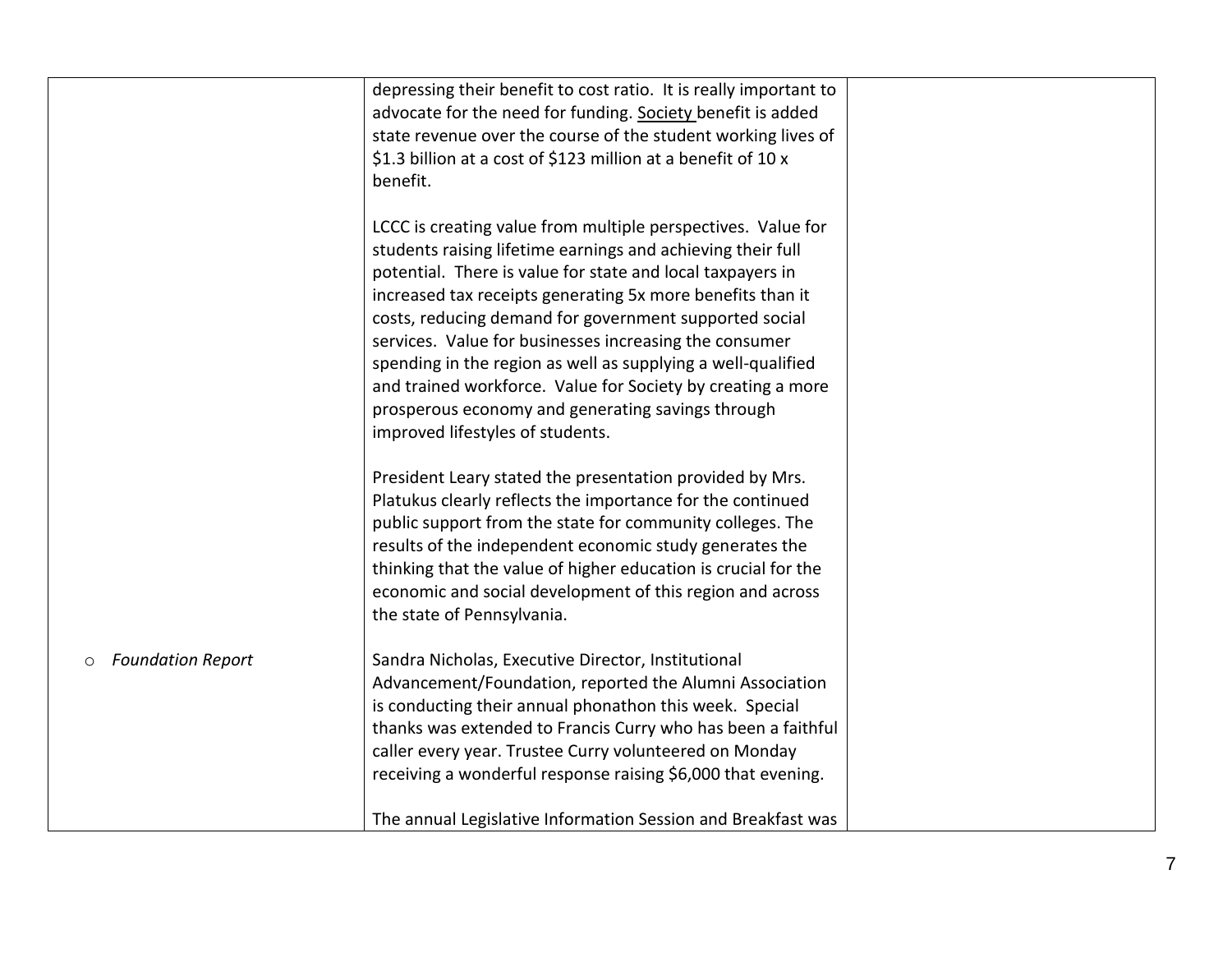|                                                 | held on April 20, 2018. There was an excellent turnout        |  |
|-------------------------------------------------|---------------------------------------------------------------|--|
| <b>Foundation Report (continued)</b><br>$\circ$ | Northeast delegation as well as representatives from the      |  |
|                                                 | federal legislators. Special thanks was extended to the       |  |
|                                                 | trustees who attended, to Board Chair Brian Gill and our      |  |
|                                                 | emcee Vice Chair Lynn Distasio.                               |  |
|                                                 |                                                               |  |
|                                                 | The Foundation Board directory was distributed to each        |  |
|                                                 | Trustees. The directory includes the newly appointed Board    |  |
|                                                 | members and the addition of Trustee George Brown.             |  |
|                                                 |                                                               |  |
|                                                 | The Foundation is in the process of submitting an application |  |
|                                                 | to the Pennsylvania Department of Community and               |  |
|                                                 | Economic Development which will entitle the Foundation to     |  |
|                                                 | solicit donations from area business and banks for our        |  |
|                                                 | Educational Improvement Tax Credit program which              |  |
|                                                 | supports the Early College scholarships and summer camps.     |  |
|                                                 | We will move forward once approval is received from the       |  |
|                                                 | state.                                                        |  |
|                                                 | April 15, 2018 was the deadline date for submission of        |  |
|                                                 | scholarship applications. 300 applications will be reviewed   |  |
|                                                 | and we are expecting to award approximately \$265,000 for     |  |
|                                                 | Fall and Spring semesters. This is separate from funds set    |  |
|                                                 | aside for emergency book purchases which range between        |  |
|                                                 | \$30,000 and \$50,000.                                        |  |
|                                                 |                                                               |  |
|                                                 | The Foundation received a favorable audit from Baker Tilly    |  |
|                                                 | and no weaknesses or deficiencies identified and our audit    |  |
|                                                 | was submitted to the College.                                 |  |
|                                                 |                                                               |  |
|                                                 | For the third year, MotorWorld Toyota has gifted the          |  |
|                                                 | Foundation with a \$20,000 donation to support our            |  |
|                                                 | automotive and diesel programs.                               |  |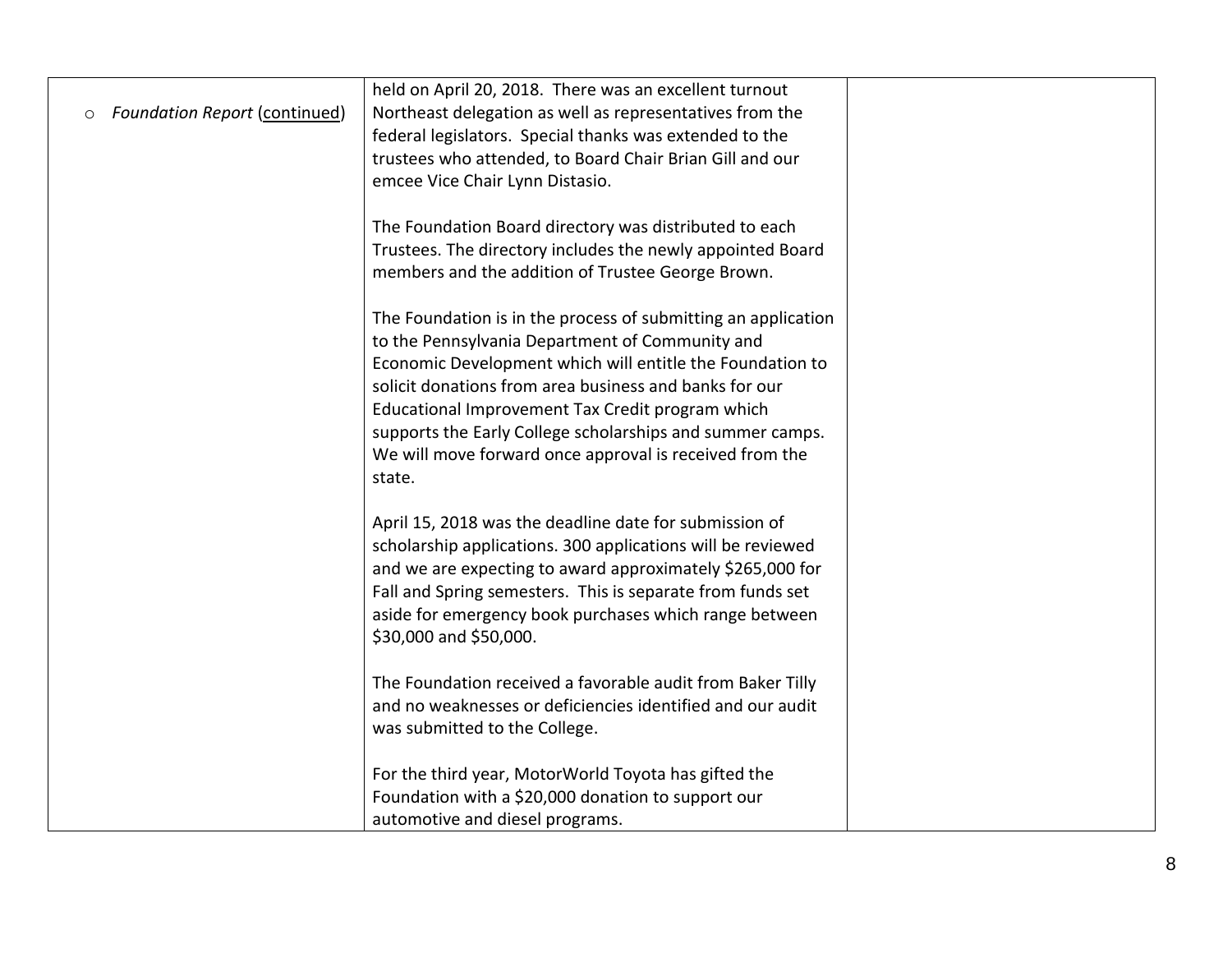| <b>AGENDA ITEM</b>                                                  | <b>NOTES</b>                                                                                                                                                                                                                                                                                                                                           | <b>ACTION TAKEN/FOLLOW UP</b>                                                                                         |
|---------------------------------------------------------------------|--------------------------------------------------------------------------------------------------------------------------------------------------------------------------------------------------------------------------------------------------------------------------------------------------------------------------------------------------------|-----------------------------------------------------------------------------------------------------------------------|
|                                                                     |                                                                                                                                                                                                                                                                                                                                                        | <b>ACTION NEEDED</b>                                                                                                  |
| <b>Foundation Report (continued)</b><br>$\circ$                     | The Scholarship Donor Dinner will be held on October 30,<br>2018.                                                                                                                                                                                                                                                                                      |                                                                                                                       |
|                                                                     | On Friday, May 4, the annual Student Art Show will be held in<br>the Schulman Gallery.                                                                                                                                                                                                                                                                 |                                                                                                                       |
|                                                                     | On Monday, May 21, 2018 the Fourth Annual Alumni Golf<br>Tournament will be held. If you are unable to attend,<br>Trustees were asked to consider sponsoring a hole.                                                                                                                                                                                   |                                                                                                                       |
|                                                                     |                                                                                                                                                                                                                                                                                                                                                        |                                                                                                                       |
| 6. Report/Action of the Executive<br><b>Committee</b>               | 6. Board Chair Brian Gill, Chair of the Board of Trustees<br>Executive Committee presented the following report.                                                                                                                                                                                                                                       |                                                                                                                       |
| 6A. Appointment of the Nomination<br>Committee                      | 6A. Recommend the Luzerne County Community College<br>Board of Trustees approve the Nomination Committee as<br>follows: David James Usavage, Michael Dubinski and<br><b>Margaret Steele</b>                                                                                                                                                            | 6A. Approved. Motion made by<br>James Dennis; seconded by Francis<br>Curry.<br>Vote was all "yes". Motion carried.    |
| 6B. Approval of Trustee Travel, 2018<br><b>PACCC Annual Meeting</b> | 6B. Recommend the Luzerne County Community College<br>Board of Trustees authorize the use of budgeted trustee<br>travel, not to exceed \$500.00, for one (1) Trustee's<br>attendance at the Pennsylvania Commission for Community<br>Colleges Annual Meeting/All-PA Academic Awards Banquet<br>and Lobby Day held April 9-10, 2018, in Harrisburg, PA. | 6B. Approved. Motion made by<br>George Brown; seconded by Michael<br>Dubinski.<br>Vote was all "yes". Motion carried. |
|                                                                     |                                                                                                                                                                                                                                                                                                                                                        |                                                                                                                       |
|                                                                     |                                                                                                                                                                                                                                                                                                                                                        |                                                                                                                       |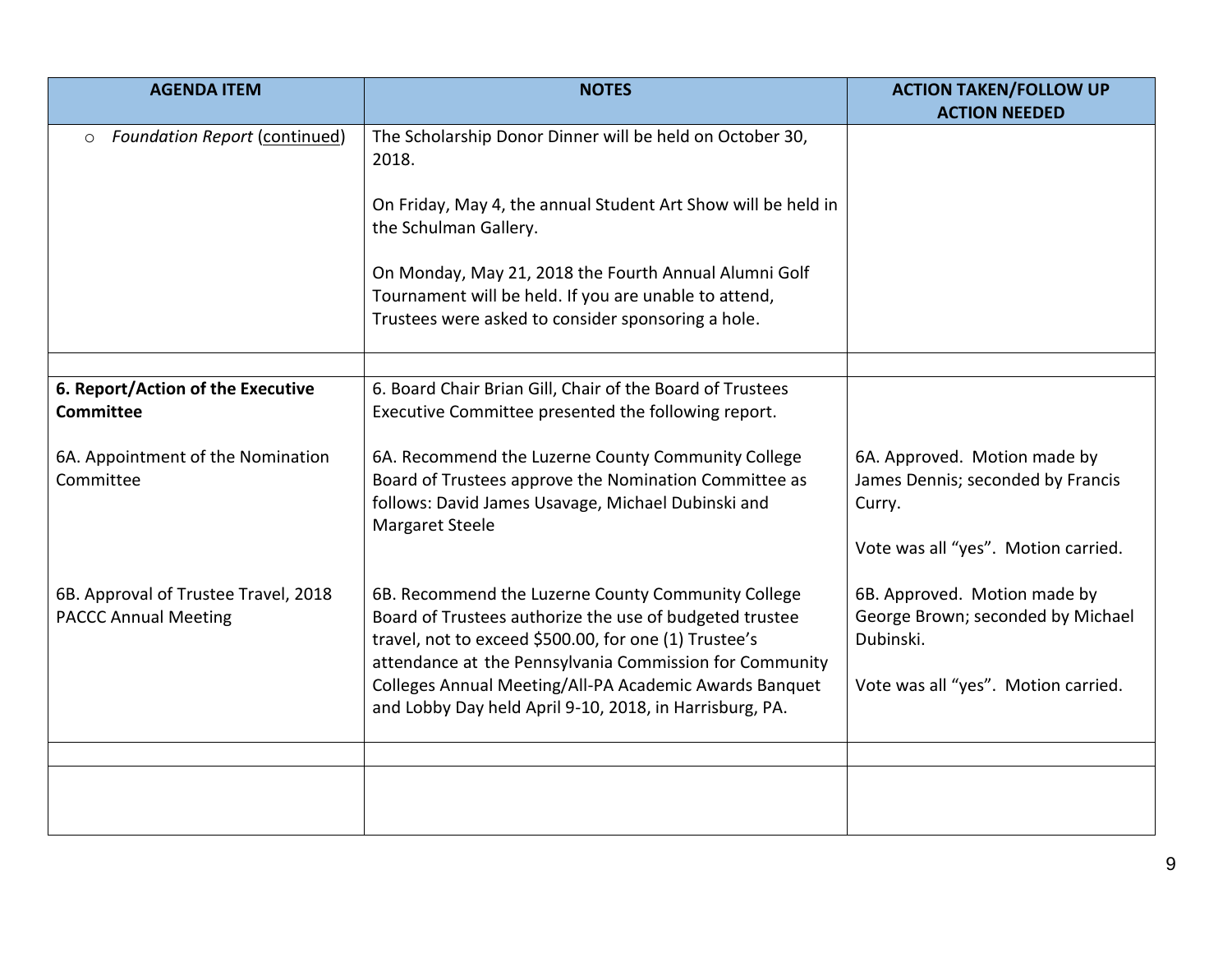| <b>AGENDA ITEM</b>                           | <b>NOTES</b>                                                                                                                  | <b>ACTION TAKEN/FOLLOW UP</b>         |
|----------------------------------------------|-------------------------------------------------------------------------------------------------------------------------------|---------------------------------------|
|                                              |                                                                                                                               | <b>ACTION NEEDED</b>                  |
| 7. Report/Action of the Academic             | 7. Joan M. Blewitt, Ph.D., Chair, Board of Trustees Academic                                                                  |                                       |
| <b>Committee</b>                             | Committee, presented the following recommendation.                                                                            |                                       |
|                                              |                                                                                                                               |                                       |
| 7A. Recommendation to Approve                | 7A. Recommend the Luzerne County Community College                                                                            | 7A. Approved. Motion made Michael     |
| Program Additions, Deletions and             | Board of Trustees approve the Program Modifications in                                                                        | Dubinski; seconded by Lynn Distasio,  |
| Modifications                                | several of the applied technologies programs to incorporate                                                                   | Vice Chair.                           |
|                                              | the revised Math 111 and Math 112 required as a change in                                                                     |                                       |
|                                              | the credit totals for those programs.                                                                                         | Vote was all "yes". Motion carried.   |
| 8. Report/Action of the Finance              | 8. Brian D. Gill, Board Chair and Chair, Board of Trustees                                                                    |                                       |
| <b>Committee</b>                             | Finance Committee presented the following                                                                                     |                                       |
|                                              | recommendations.                                                                                                              |                                       |
|                                              |                                                                                                                               |                                       |
| 8A. Summary of Payments                      | 8A. Recommend the Luzerne County Community College                                                                            | 8A. Approved. Motion made by Paul     |
|                                              | Board of Trustees approve the summary of payments.                                                                            | Halesey; seconded by Erin K. Keating. |
|                                              |                                                                                                                               |                                       |
|                                              |                                                                                                                               | Vote was all "yes". Motion carried.   |
|                                              |                                                                                                                               |                                       |
| 8B. Recommendation to Approve                | 8B. Recommend the Luzerne County Community College                                                                            | 8B. Approved. Motion made by          |
| <b>Extension of Banking Service Contract</b> | Board of Trustees approve the extension of the banking                                                                        | George Brown; seconded by Joan M.     |
|                                              | service contract with Fidelity Deposit and Discount Bank to<br>provide the College with banking and financial services for an | Blewitt, Ph.D.                        |
|                                              | extension period of July 1, 2018 through June 30, 2019.                                                                       | Vote was ten (10) "yes"; one (1) vote |
|                                              |                                                                                                                               | to abstain by Catherine R. O'Donnell, |
|                                              |                                                                                                                               | Esq. Motion carried.                  |
|                                              |                                                                                                                               |                                       |
| 8C. Recommend approval of RFP,               | 8C. Recommend the Luzerne County Community College                                                                            | 8C. Approved. Motion made by Lynn     |
| Medical Director, Emergency Medical          | Board of Trustees approve the proposal of Medical Director                                                                    | Distasio.; seconded by Bernard W.     |
| Services                                     | for Emergency Medical Services to Geisinger Health System                                                                     | Graham, Ph.D.                         |
|                                              | Dr. David J. Schoenwetter at the following rate of \$5,000.00                                                                 |                                       |
|                                              | per year for 5 years.                                                                                                         | Vote was all "yes". Motion carried.   |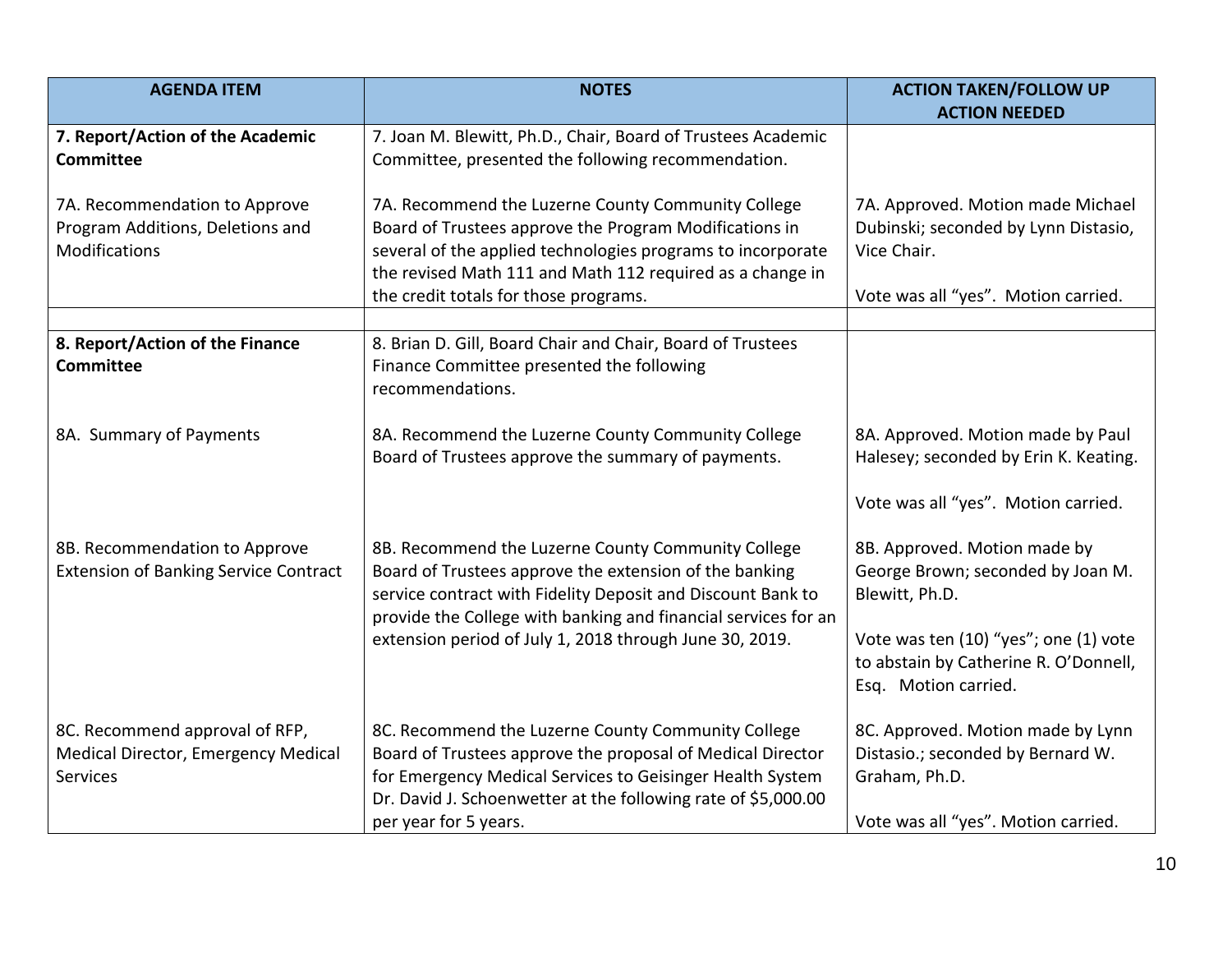| <b>AGENDA ITEM</b>                                                                                         | <b>NOTES</b>                                                                                                                                                                                                                                                                                                                                                       | <b>ACTION TAKEN/FOLLOW UP</b>                                                                                                   |
|------------------------------------------------------------------------------------------------------------|--------------------------------------------------------------------------------------------------------------------------------------------------------------------------------------------------------------------------------------------------------------------------------------------------------------------------------------------------------------------|---------------------------------------------------------------------------------------------------------------------------------|
|                                                                                                            |                                                                                                                                                                                                                                                                                                                                                                    | <b>ACTION NEEDED</b>                                                                                                            |
| 8D. Recommendation to Approve RFP,<br>Medical Director, Respiratory Therapy                                | 8D. Recommend the Luzerne County Community College<br>Board of Trustees approve the proposal of Medical Director<br>for Respiratory Therapy to Dr. Pramthesh K. Desai, M.D. at<br>the following rate of \$16,800.00 per year for 5 years.                                                                                                                          | 8D. Approved. Motion made by<br>Michael Dubinski; seconded by Joan<br>M. Blewitt, Ph.D.<br>Vote was all "yes". Motion carried.  |
| 8E. Recommendation to Approve<br>Bid #478 - I STAN Simulator for Nursing                                   | 8E. Recommend the Luzerne County Community College<br>Board of Trustees approve the award of BID #478 for I Stan<br>Simulator for Nursing to Gaumard Scientific Co. Inc. in the<br>amount of \$35,493.00.                                                                                                                                                          | 8E. Approved. Motion made by Erin K.<br>Keating; seconded by Bernard W.<br>Graham, Ph.D.<br>Vote was all "yes". Motion carried. |
| 8F. Recommendation to Approve<br>Bid #479 - RespiSim Pro Mechanical<br><b>Ventilator Simulator Systems</b> | 8F. Recommend the Luzerne County Community College<br>Board of Trustees approve the award of BID #479 for<br>RespiSim Pro Mechanical Ventilation Simulation System in<br>the amount of \$64,580.00 to IngMar Medical.                                                                                                                                              | 8F. Approved. Motion made by Joan<br>M. Blewitt, Ph.D.; seconded by Paul<br>Halesey.<br>Vote was all "yes". Motion carried.     |
| 8G. Recommendation to Approve<br>Bid #474 ADEC ICC Sterilization Center                                    | 8G. Recommend the Luzerne County Community College<br>Board of Trustees approve the award of BID #474 for ADEC<br>ICC Sterilization Center to Henry Schein Inc. in the amount of<br>\$38,033.00.                                                                                                                                                                   | 8G. Approved. Motion made by Lynn<br>Distasio; seconded by Michael<br>Dubinski.<br>Vote was all "yes". Motion carried.          |
| 8H. Recommendation to Approve<br>College Budgets for Fiscal Year 2018-<br>2019                             | 8H. Recommend the Luzerne County Community College<br>Board of Trustees approve the 2018-2019 Fiscal Year<br>Operating and Capital Budgets totaling \$45,280,293.00 as<br>well as the Auxiliary Budgets (Bookstore, Food Service, and<br>Student Activities). By adopting the budget the Board of<br>Trustees authorizes a \$3.00 tuition increase, \$3.00 general | 8H. Approved. Motion made by<br>Francis Curry; seconded by Michael<br>Dubinski.<br>Vote was all "yes". Motion carried.          |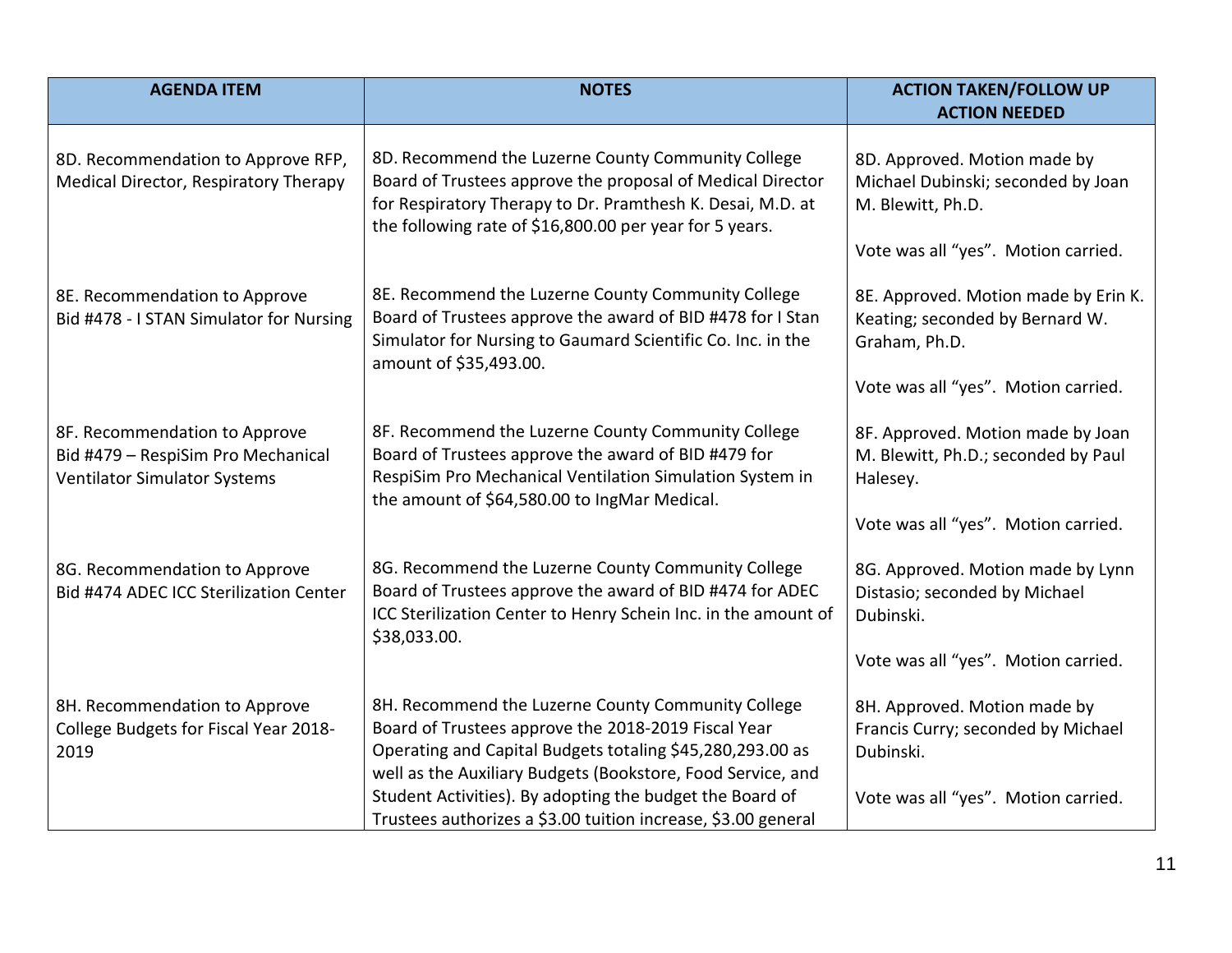| <b>AGENDA ITEM</b>                                                                       | <b>NOTES</b>                                                                                                                                                                                                                                                                                             | <b>ACTION TAKEN/FOLLOW UP</b>                                                                                            |
|------------------------------------------------------------------------------------------|----------------------------------------------------------------------------------------------------------------------------------------------------------------------------------------------------------------------------------------------------------------------------------------------------------|--------------------------------------------------------------------------------------------------------------------------|
|                                                                                          |                                                                                                                                                                                                                                                                                                          | <b>ACTION NEEDED</b>                                                                                                     |
|                                                                                          | service fee increase, and a \$3.00 technology fee increase.                                                                                                                                                                                                                                              |                                                                                                                          |
| ADDITIONAL ACTION ITEM -<br>Recommend Approval of Bid#473 for<br>TV Lighting Console     | The Administration recommends the Luzerne County<br>Community College Board of Trustees approve the award of<br>BID #474 to The Lerro Corporation for the TV Studio Lighting<br>Package in the amount of \$40,873.56.                                                                                    | Approved. Motion made by Joan M.<br>Blewitt, Ph.D.; seconded by Francis<br>Curry.<br>Vote was all "yes". Motion carried. |
|                                                                                          | Trustee Bernard Graham inquired as to whether this was<br>within budget. President Leary confirmed it is within budget.                                                                                                                                                                                  |                                                                                                                          |
|                                                                                          |                                                                                                                                                                                                                                                                                                          |                                                                                                                          |
| 9. Report of the Human Resources<br><b>Committee</b>                                     | 9. Paul Halesey, Chair, Human Resources Committee,<br>presented the following report.                                                                                                                                                                                                                    | 9A. Approved. Motion made by<br>Catherine R. O'Donnell, Esq.;<br>seconded by Bernard W. Graham,                          |
| 9A. Approval Administrative Policy,                                                      | 9A. Recommend the Luzerne County Community College                                                                                                                                                                                                                                                       | Ph.D.                                                                                                                    |
| <b>Tuition Reimbursement for</b>                                                         | Board of Trustees approve the revised administrative policy,                                                                                                                                                                                                                                             |                                                                                                                          |
| <b>Administrators Policy</b>                                                             | Tuition Reimbursement for Administrators policy.                                                                                                                                                                                                                                                         | Vote was all "yes". Motion carried.                                                                                      |
| 9B. Approval of Faculty Promotions                                                       | 9B. Recommend the Luzerne County Community College<br>Board of Trustees approve, in accordance with the Faculty<br>Association Contract, the following seven (7) faculty<br>members for promotion:                                                                                                       | 9B. Approved. Motion made by Joan<br>M. Blewitt, Ph.D.; seconded by Francis<br>Curry.                                    |
|                                                                                          | Professor:<br>Stephen Housenick, Robert Kroll<br>Associate Professor: Karen Amesbury, Mini Balachandran,<br>Nicole Gesiskie, Rebecca Morgan<br><b>Assistant Professor:</b><br><b>Kimberly Gavlick</b>                                                                                                    | Vote was all "yes". Motion carried.                                                                                      |
|                                                                                          |                                                                                                                                                                                                                                                                                                          |                                                                                                                          |
| 10. Report of the Legislative,<br><b>Economic and Public Affairs</b><br><b>Committee</b> | 10. Lynn Distasio, Chair, Legislative, Economic and Public<br>Affairs Committee, stated that the annual PACCC meeting<br>minutes will be distributed to all members of the Board;<br>expressed her appreciation to Trustee Curry for attending<br>the conference. Trustee Curry stated Elizabeth Bolden, | 10. N/A                                                                                                                  |